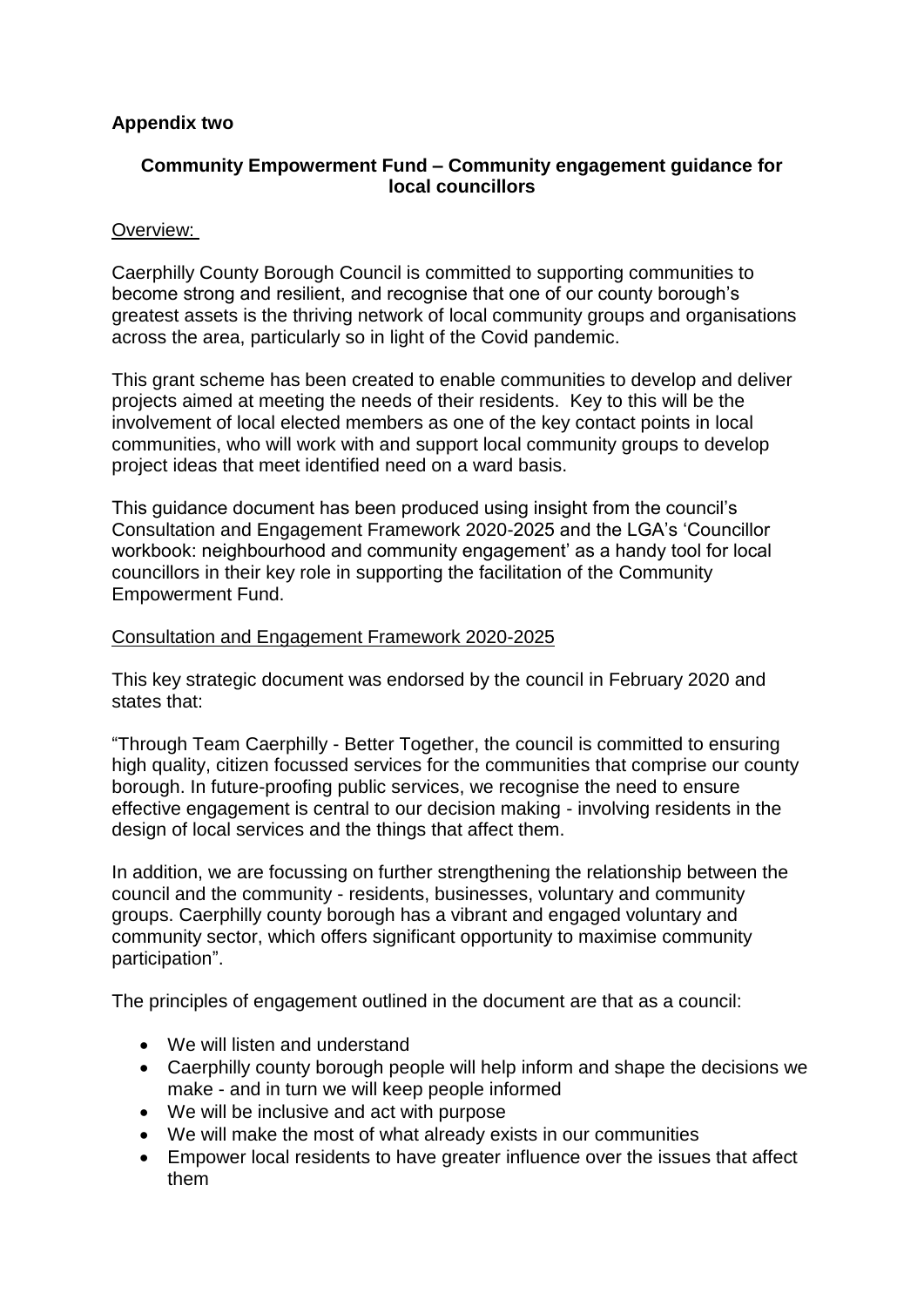- Increase and strengthen the role of communities in how we live, work and visit Caerphilly county borough
- Help us to understand the needs of our communities which in turn, helps to ensure that the services we deliver meet those needs and that available resources are used effectively and in line with agreed priorities
- Ensure people are involved in the democratic process and enable communities to have greater input on issues that affect them
- Support communities to take action by helping them identify needs and support them in developing community-led solutions

## How did the Community Empowerment Fund come about?

In the council's far-reaching resident survey 'The Caerphilly Conversation', carried out during December 2020 and January 2021, respondents told us that 78% of felt it was a positive suggestion to make a community budget available to residents, to enable them to do more things for themselves in future. 89% of respondents also agreed that offering incentives to communities would likely encourage them to take greater pride in their area.

In direct response to this feedback, in the council's budget setting for 2021/22, members approved a £328,000 annual funding allocation for a 'Community Empowerment Fund' to support community-led initiatives that complement and support those provided through public services. This allocation amounts to £4,490 per elected member per year.

### What will the fund support communities to do?

- The Community Empowerment Fund will enable communities to bid for funding in order to develop and delivery community-led initiatives that complement and support those provided through public services. Projects will aim to support communities to:
	- Build community capacity
	- Better understand and identify their local aspirations and priorities
	- Make good use of existing assets, with the projects having the support of local communities
	- Increase active inclusion and develop opportunities for enhanced engagement for groups that are more vulnerable and harder to reach
	- Develop local assets, services and projects that respond to the needs of the people in their local communities
	- Develop projects that are capable of becoming sustainable community projects
	- Complement existing services in an area by providing additional activity

In calculating allocations, the £328,000 has been divided by 73 (the number of elected representatives within Caerphilly county borough), meaning an allocation of the equivalent of £4,490 per elected member. In wards where there are more than one elected member, the allocation is multiplied according to the number of ward councillors. For example – Penyrheol ward has four elected representatives;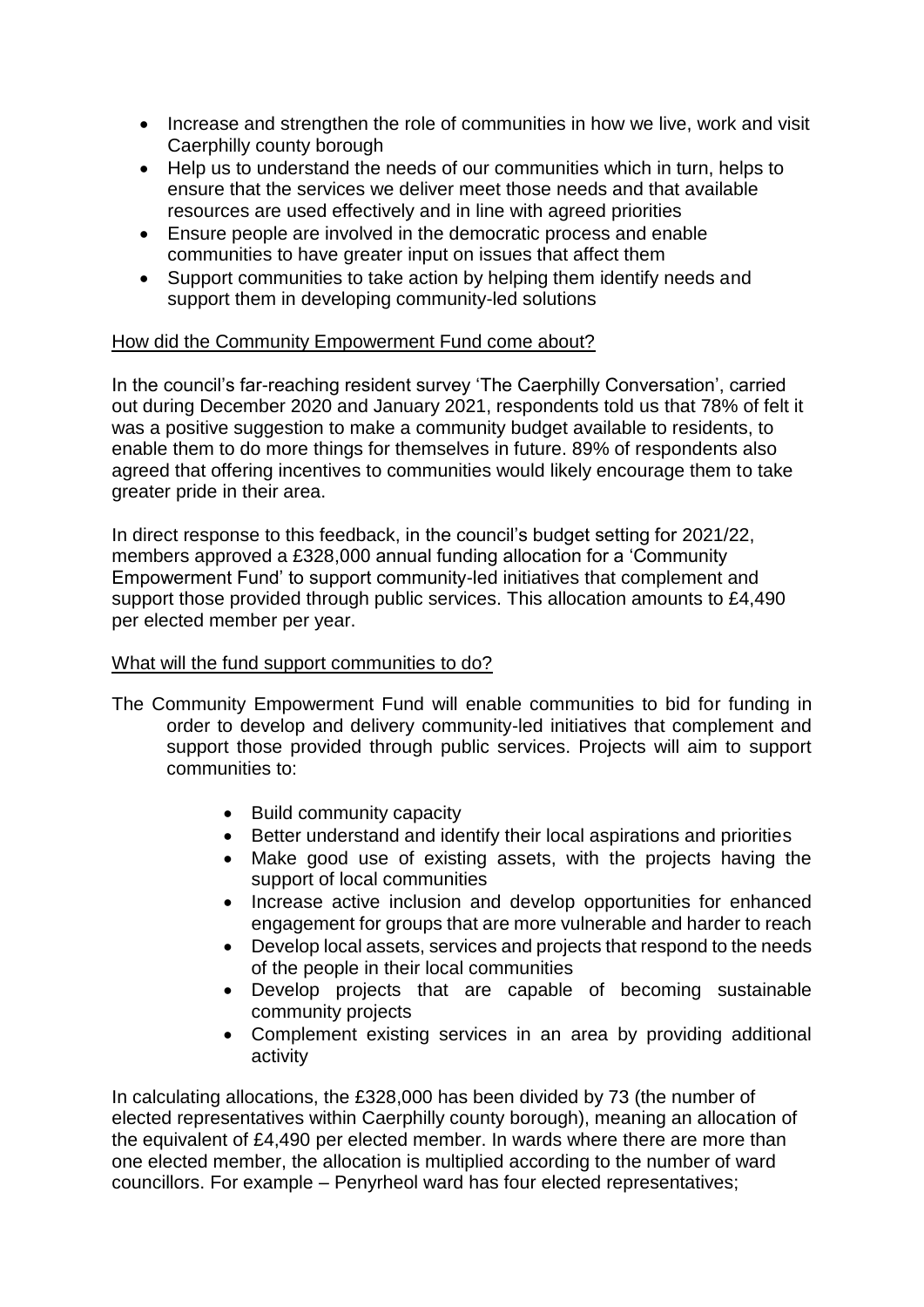therefore the Penyrheol ward would benefit from an allocation of £17,960 (£4,490 x 4).

#### What is my role in all this?

As elected representative, you have a significant role to play in the successful delivery of the Community Empowerment Fund across your communities.

Community groups will require your 'sponsorship' (support) for their project idea prior to their application for funding being submitted, with the project(s) in question needing to meet the criteria outlined above.

Bids for funding from the Community Empowerment Fund must have support in writing from you, their local elected ward councillor prior to submission, and members must consider any potential conflicts of interest before 'sponsoring' an organisation's project.

Having listened to feedback from residents on how the funding should be spent across communities, projects should also address one or more of the following:

- Environmental projects, including awareness of biodiversity and community projects
- Projects that support greater community cohesion
- Projects that aim to tackle isolation and loneliness across the community
- Digital inclusion projects
- Projects to encourage greater physical and mental wellbeing
- Activities for young people/educational activities
- Initiatives that promote and encourage community safety
- Supporting community groups to establish

**Key to this will be the involvement of you as local elected members, as one of the key contact points in local communities, to work with and support local community groups to develop project ideas that meet identified need on a ward basis.**

#### Elected members and community engagement:

The LGA's 'Councillor workbook: neighbourhood and community engagement' states that:

'Ward councillors, as democratically-elected leaders representing their communities have a unique role to play in enabling the local engagement which will drive strong. connected communities – what we refer to as 'community engagement'.

'Ward members are in the front line of neighbourhood and community engagement. As a community leader, you are best placed to understand the particular challenges faced by your constituents. And working with a wide range of individuals and organisations in the area, you can help them to decide how best to respond.